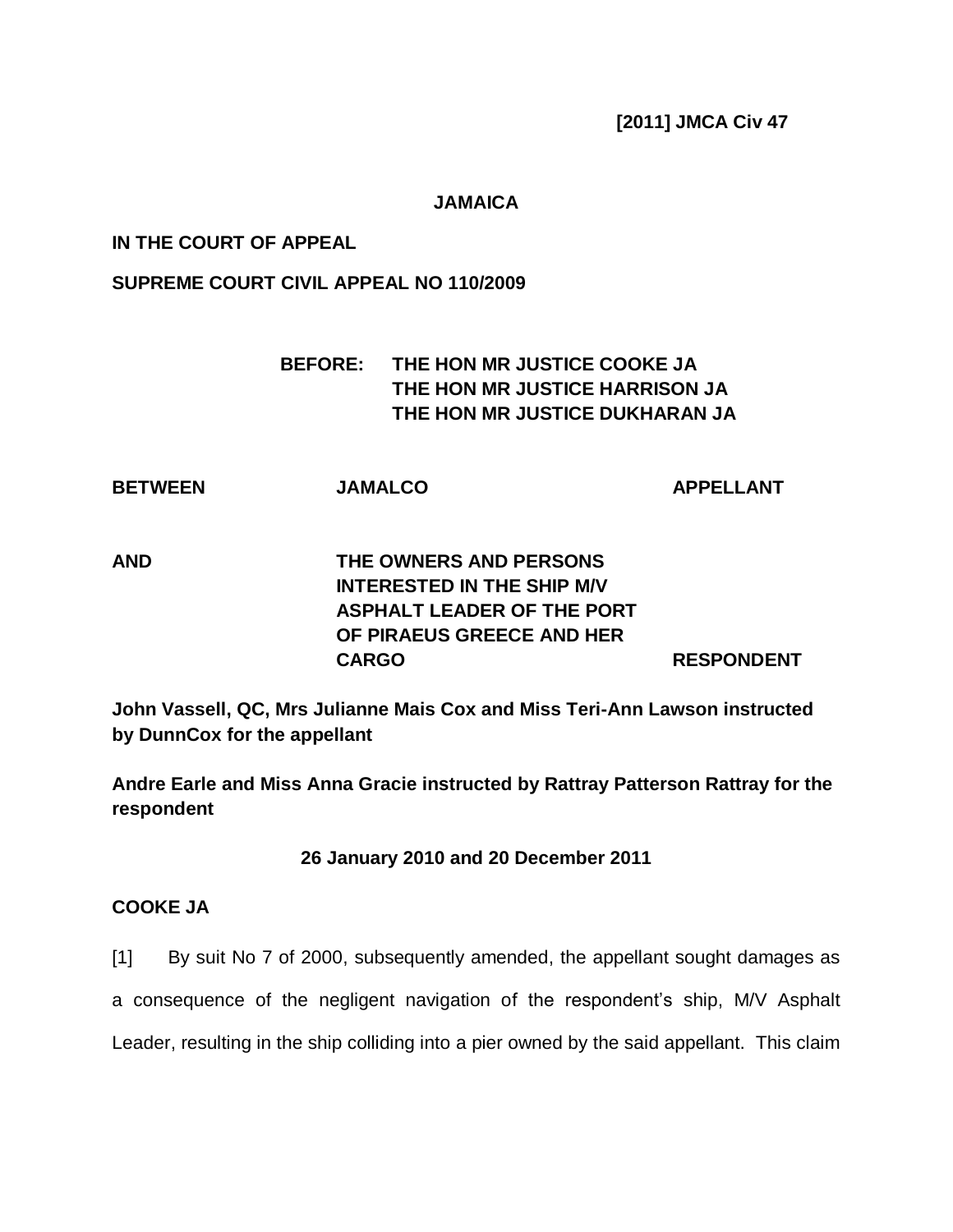was stated to be an "Admiralty action in rem against the Ship M/V Asphalt Leader … ."

It was on 17 November 2000 that the ship collided with the pier.

[2] The appellant on 25 June 2004 by notice of application for court order sought the following orders:

- "(i) Judgment be entered for the Claimant in Default of Defence.
- (ii) Damages to be assessed on a date to be fixed by the Registrar."

The ground on which the orders were sought was that:

"The Defendant has failed to file Defence and the time for doing so pursuant to Part 70.6(5) of the CPR has elapsed."

Clearly Part 70.6(5) is not the appropriate section which is Rule 70.12 of the Civil

Procedure Rules 2002. This appeal was conducted as if the correct Rule had been

employed.

Significantly, as will appear in due course, the application for court orders also stated:

"The Claimant is in a position to prove damages."

[3] On 11 October 2006 this application was heard by Brooks J and it was ordered

as follows:

- "1. By consent Judgment be entered for the Claimant in default of Defence with damages to be assessed.
- 2. Damages to be assessed on December 13, 2006 for half day for a [sic] Judge sitting alone.
- 3. Liberty to apply."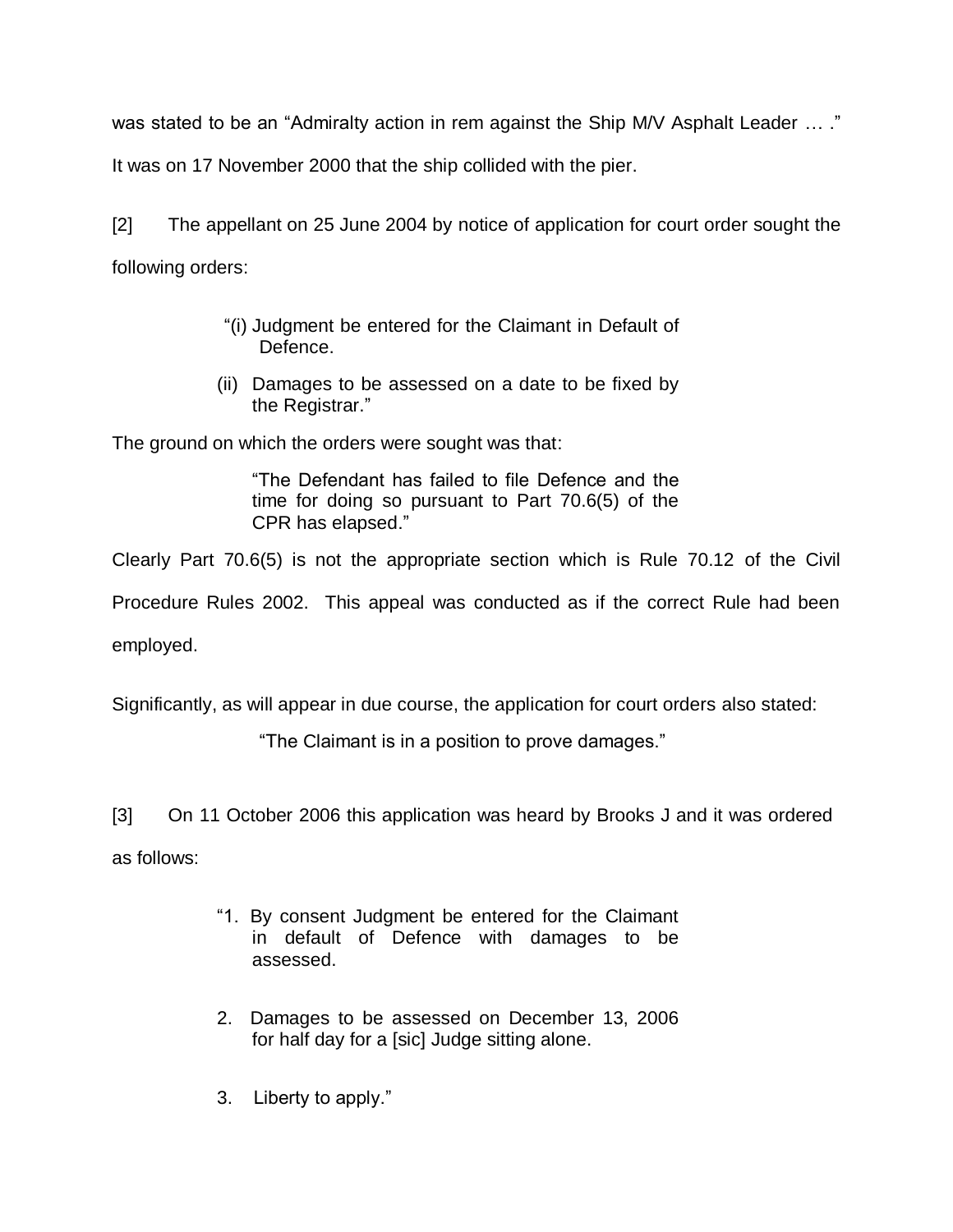[4] Damages were not assessed on 13 December 2006 as there were various adjournments. Then, by notice of application for court order filed on 24 June 2009 the respondent sought:

- "1. That there be Standard Disclosure of Documents within fourteen days of the date of the hearing;
- 2. That there be inspection of documents within twenty one days of the date of the hearing;
- 3. That an expert/assessor be appointed pursuant to CPR 27.9(1)(c) and 70.17(2); and
- 4. That the Claimant herein files and serves its Witness Statements within fourteen (14) days of the date of the hearing hereof."

The grounds relied on in support of the application were listed as:

- "1. There is documentation and information in the possession of both parties that is material to the issues that are in dispute in these proceedings;
- II. The granting of these orders will ensure that all the relevant information and issues are before the court;
- III. The main issue before the Court is the quantum of damages which the Claimant ought to recover and as this matter is complex the court will benefit from the assistance of an expert/assessor in arriving at a reasonable sum to award;
- IV. There is a dispute between the Claimant's expert and the Defendant"s expert as to the quantum and the Court will benefit from an impartial third party;
- V. The granting of these orders will ensure that the Defendant will not be prejudiced in its closing at the Assessment of Damages;
- VI. These orders will not unduly prejudice the Claimant nor will the same affect the Trial date of the  $27<sup>th</sup>$ July 2009; and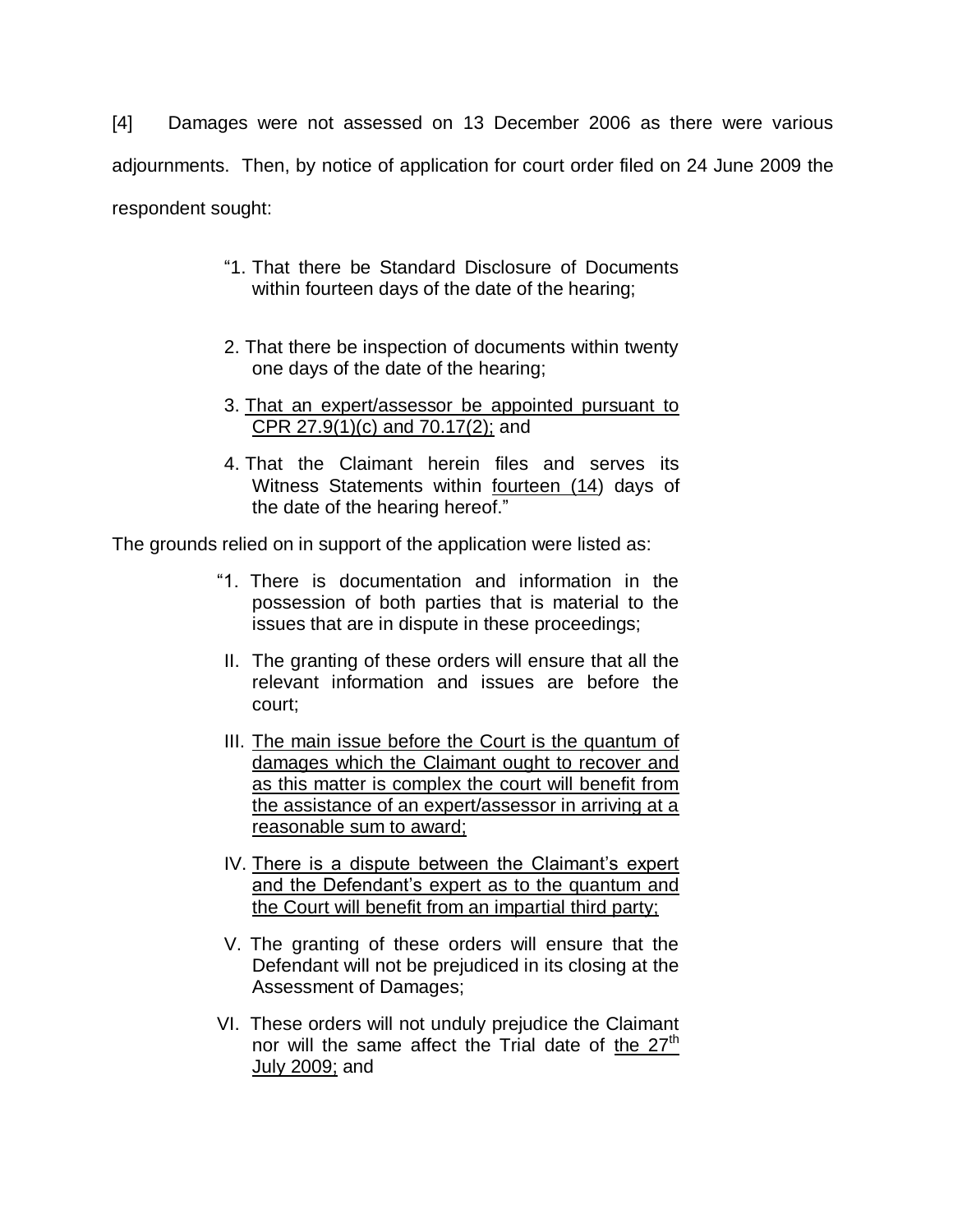### VII. The balance of justice lies in the granting of these orders."

It is to be noted that none of the grounds make any reference to the Civil Procedure Rules 2002 (the Rules).

[5] This application was heard by Anderson J who on 23 July 2009 made the following orders:

- "a) The assessment date of July 27, 2009 is vacated.
- b) Disclosure to be effected within forty-two (42) days of the date of this hearing;
- c) Witness Statements on the issue of damages only to be filed and exchanged within eighty-four (84) days of the date of this hearing;
- d) No order as to costs;
- e) Leave to appeal is granted to both parties."
- [6] The appellant now challenges the correctness of these orders. I will set out

paragraphs 2, 3 and 4 of the notice of appeal:

- "2. The following findings of fact and/or law and/or mixed fact and law are challenged:
	- (a) The learned Judge"s finding that the Defendant is entitled to cross examine the Claimant and/or its witnesses and make submissions at an assessment of damages following the entry of a default judgment.
	- (b) The learned Judge"s finding that the provisions of Part 12 of the Civil Procedure Rules, 2002 as amended do not apply, in particular that Part 12.13 would have no application.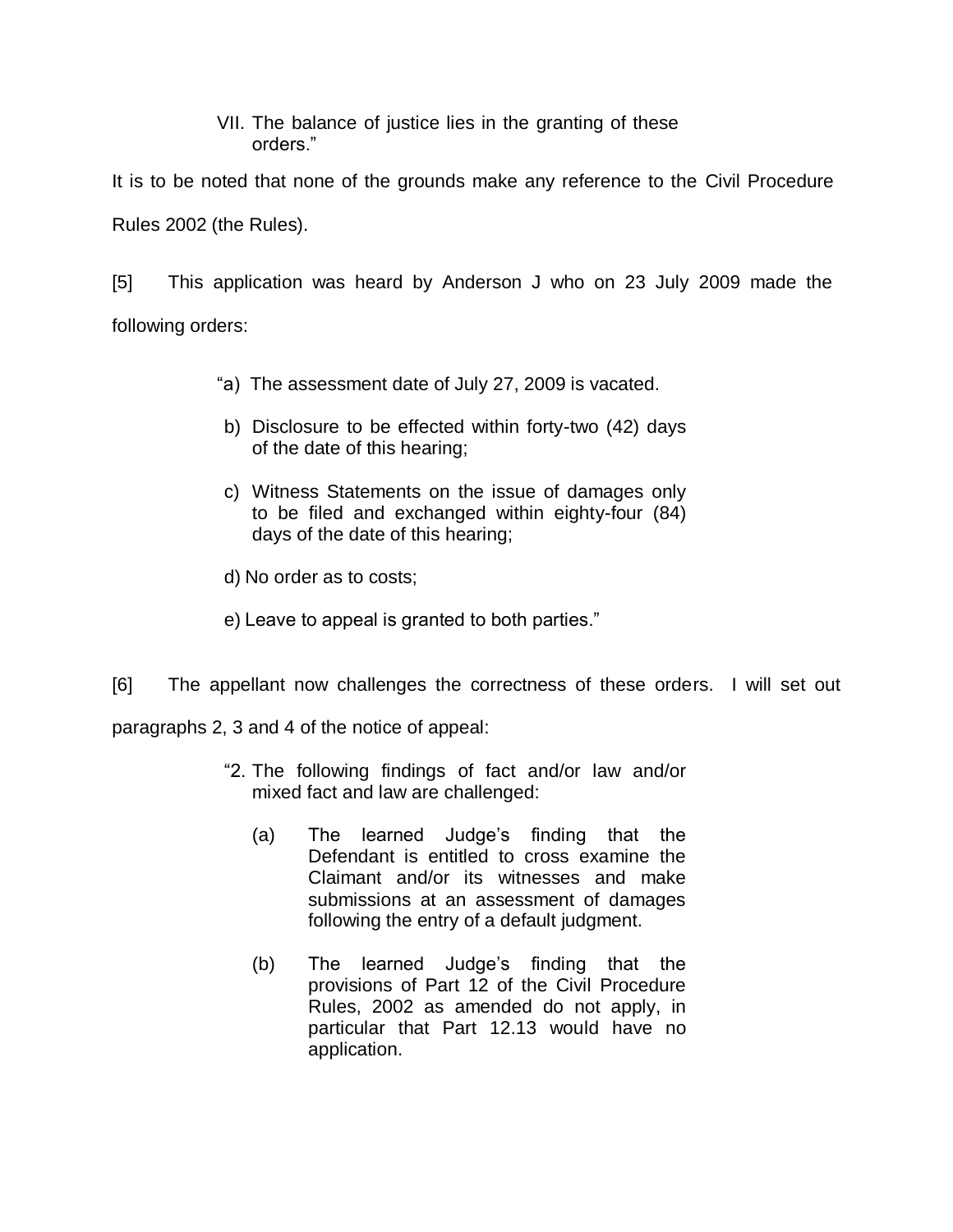- (c) The learned Judge"s finding that Rules 16(2) and 16(4) are applicable in favour of the Respondent"s application for discovery and service of Witness Statements.
- 3. The Grounds of Appeal are:
	- 1. The learned Judge erred in determining that the Respondent was entitled to disclosure of documents and to serve and be served, Witness Statements for or in respect of the assessment of damages herein.
	- 2. The learned Judge erred in determining that the Respondent had a right to crossexamine the Appellant"s witnesses on the assessment and to make submissions on quantum.
	- 3. Orders being sought:
		- (1) That the order for disclosure of documents and service of Witness Statements be set aside.
		- (2) That the Order that the Respondent is entitled to cross examine the Appellant and/or its witnesses and make submissions at the assessment of damages be set aside.
		- (3) That the costs below and the costs of the appeal be the Appellants to be taxed or agreed."
- [7] The order of Brooks J on 11 October 2006 has not been challenged. Anderson J stated in paragraph 4 of his judgment:

"The issues therefore turn upon whether the provisions of the Civil Procedure Rules applicable herein, are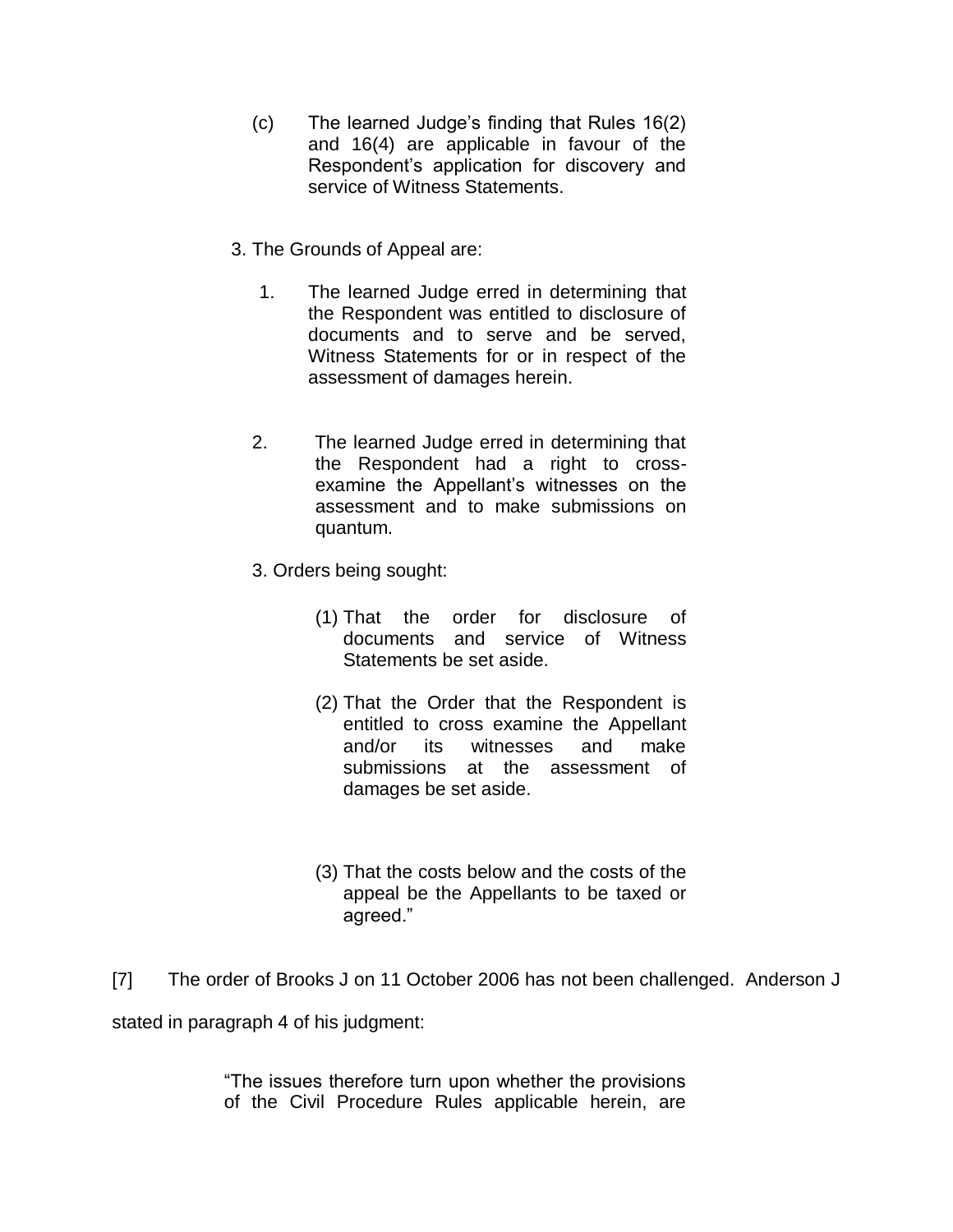those contained in CPR 12 or CPR 16, and if so, the relevant parts of those rules."

- [8] The learned judge resolved the "issues" as expressed in paragraphs 21 and 22 of his judgment:
	- "21. It seems to me that at the very least here, the Defendant would be able to cross examine the Claimant and/or its witnesses and make submissions, as Harris J.A. suggested. But I would go further and hold that the applicable provision is in fact, CPR 16.2 which deals with "Assessment of damages after default judgment'. In particular, CPR1 16.2(2), the Rule states that "Unless the application (that is the application for the default judgment) states that the Claimant is not in a position to prove the amount of damages, the registry *must fix a date for the assessment of damages* and give the claimant not less than 14 days notice of the date, time and place fixed for the hearing. In Rule 16.2(4) it is also provided that: "The registry must then fix: (a) the date for the hearing of the assessment; (b) a date by which *standard disclosure and inspection must take place.*
	- 22. In the absence of any authority to the contrary, I would also hold that at the time the direction was given to proceed to assessment by Brooks J, the learned judge should have considered the provisions of CPR 16.4 which I have set out above in its entirety. In particular, Rule 16.4(3) makes it mandatory that the court, on making such a direction, *must* exercise its case management powers and in particular, may give directions about disclosure and witness statements under Parts 28 and 29 respectively."

[9] How should the order of Brooks J be properly construed? Was it a judgment on admission? This was clearly not a judgment on admission and the words "by consent" in the order are not germane to deciding if that order was one which merited such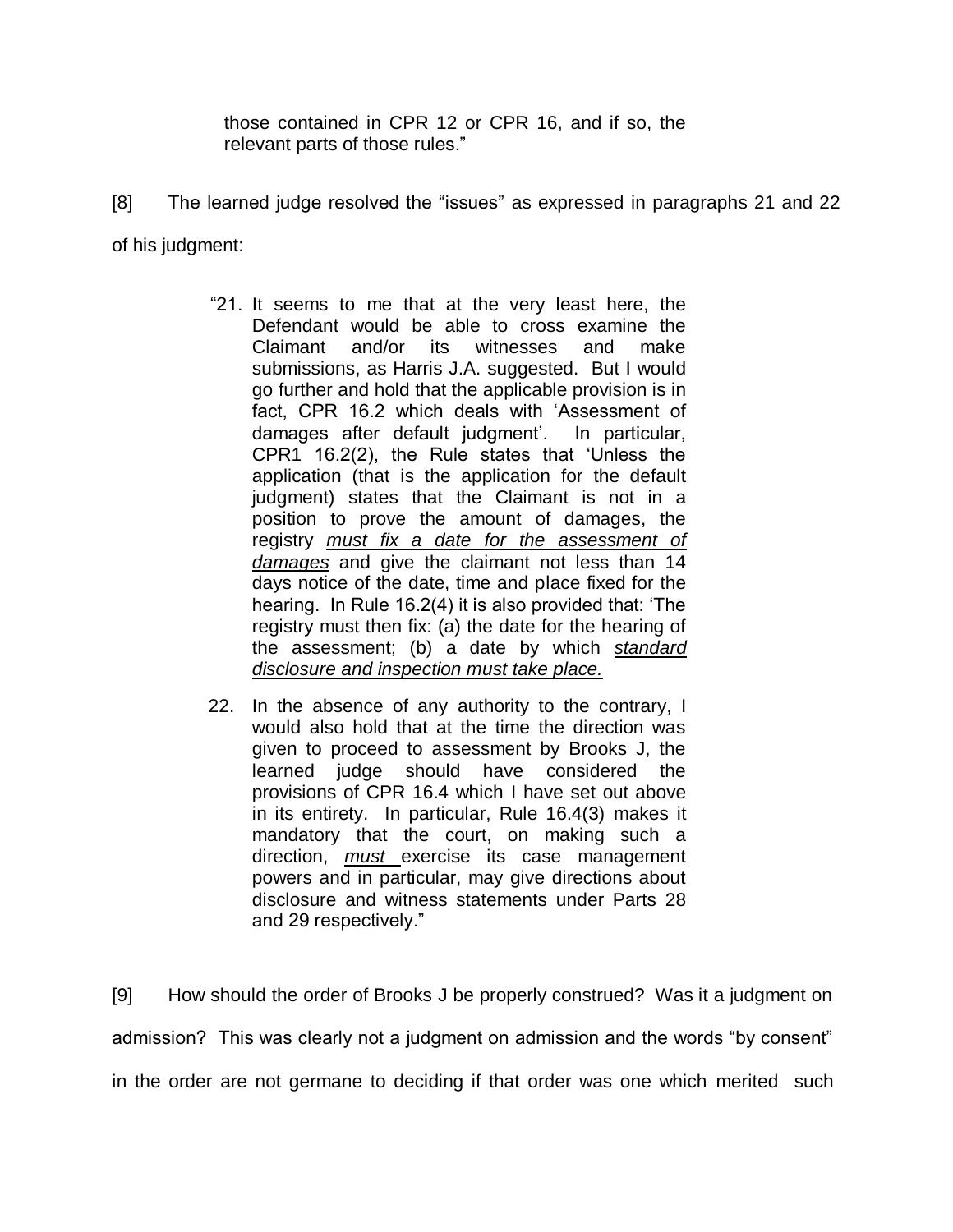classification. Rule 14.1 sets out the regime pertaining to the making of an admission

and the procedure to be followed according to the nature of the admission.

- "14.1. (1) A party may admit the truth of the whole or any part of any other party's case.
	- (2) A party may do this by giving notice in writing (such as in a statement of case or by letter) before or after the issue of proceedings.
	- (3) A defendant may admit the whole or part of claim for money by filing an acknowledgment of service containing the admission.
	- (4) The defendant may do this in accordance with the following rules –
		- (a) rule 14.6 (admission of whole of claim for specified sum of money);
		- (b) rule 14.7 (admission of part of claim for money only); or
		- (c) rule 14.8 (admission of liability to pay whole of claim for unspecified sum of money).
	- (5) A defendant may file an admission under paragraph (4) at any time before a default judgment is entered, but the claimant may apply for assessed costs if the admission is filed after the time for filing an acknowledgment of service has expired.

(Rule 9.3 specifies the time for filing an acknowledgment of service, rule 65.8 deals with assessed costs.)

 (6) The court may allow a party to amend or withdraw an admission."

No notice in writing was communicated by the respondent in accordance with 14.1(2)

(supra). The consent order was obtained because of a failure to file a defence within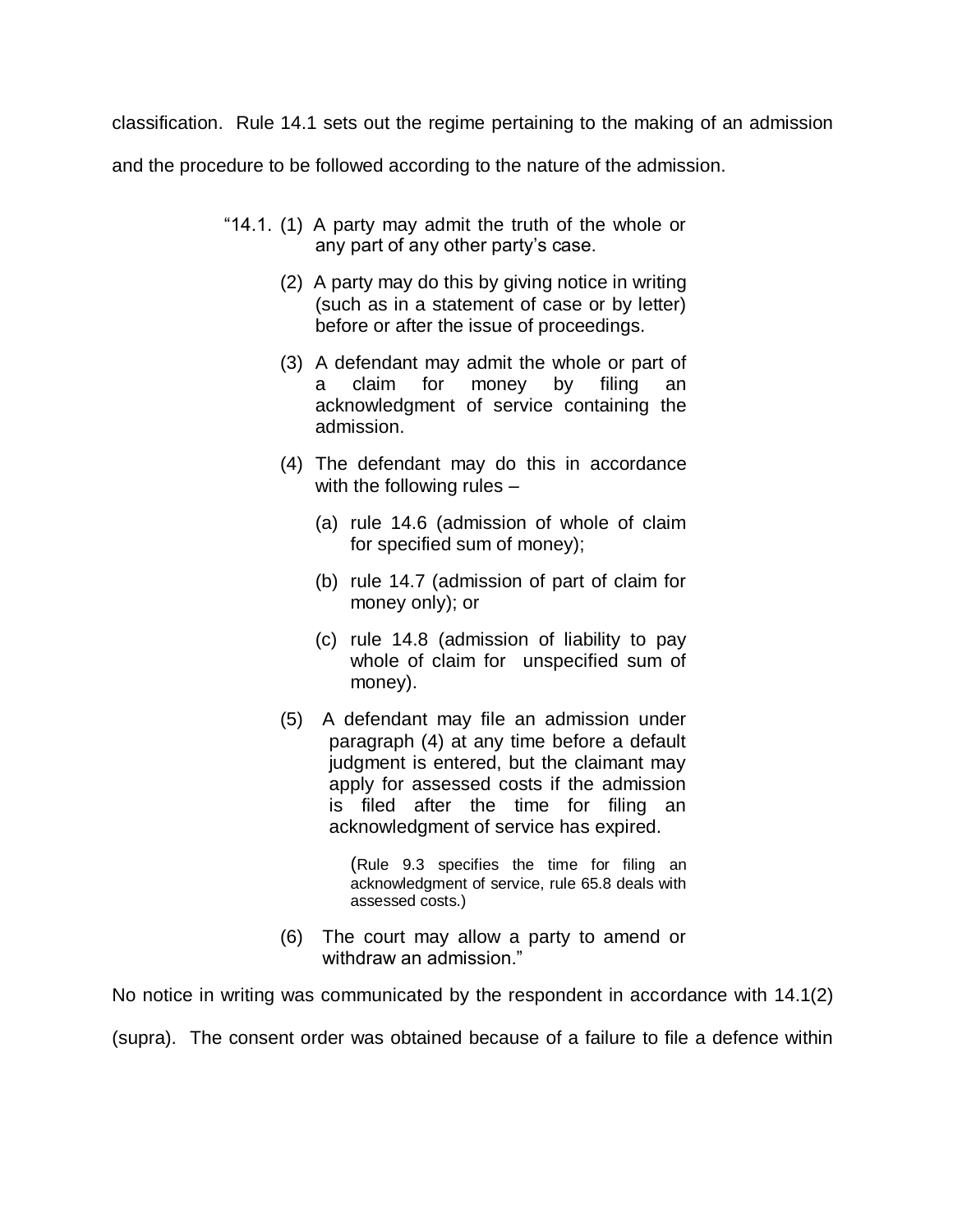the prescribed time. The default judgment was based on a procedural failing on the part of the respondent.

[10] So now the question arises as to the procedure to be adhered to when there is a default judgment in admiralty claims. A convenient starting point is section 70.1(1) and (2) of the Rules which are now reproduced hereunder:

- "70.1 (1) This Part applies to Admiralty proceedings including those proceedings listed in rule 70.2 and any other Admiralty jurisdiction of the court.
	- (2) The other provisions of these Rules apply to Admiralty proceedings subject to the provisions of this Part."

[11] Part 70 of the Rules is concerned with admiralty claims. Essentially this part prescribes a procedure regime pertinent to the pursuit of such claims. However, this part is silent as to how damages are to be assessed when there is a judgment in default. Accordingly, in accordance with 70.1(2), the other provisions of these Rules apply to the pursuit of admiralty proceedings.

[12] Part 12 of the Rules is headed "Default Judgments". Rule 12.13 is preceded by the designation in bold lettering.

### "**Defendant's rights following default judgment**

- 12.13 Unless the defendant applies for and obtains an order for the judgment to be set aside, the only matters on which a defendant against whom a default judgment has been entered may be heard are:
	- (a) costs;
	- (b) the time of payment of any judgment debt;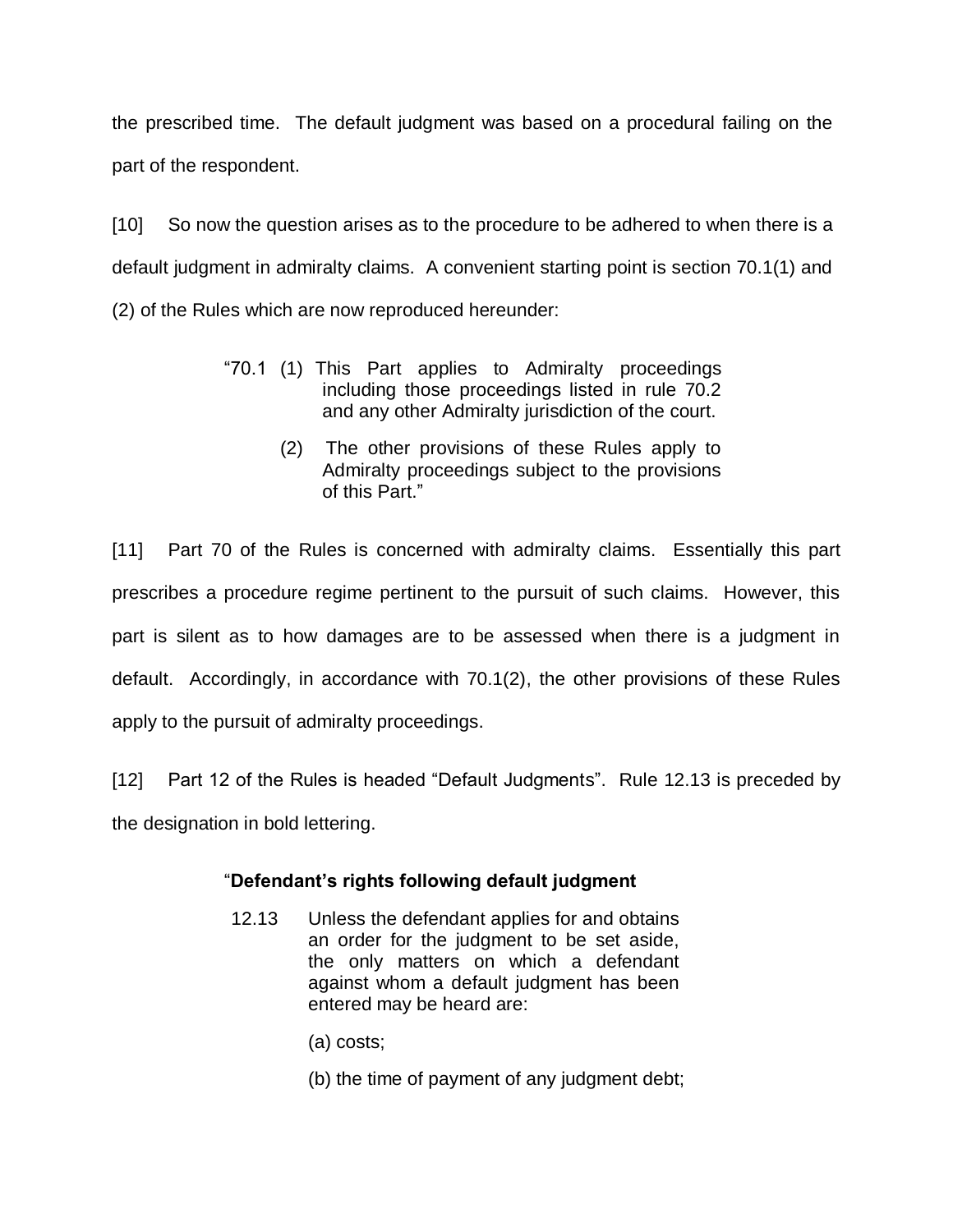(c) enforcement of the judgment; and

(d) an application under rule 12.10(2)."

The provisions in this rule (12.13) do not suffer for want of clarity. The defendant will not be allowed audience except in those areas stipulated by that rule. It would seem to me that this rule (12.13) precluded any prospect of success as regards the application of the respondent filed on 24 June 2009 (see paragraph [4] supra).

[13] Part 16 of the rules is headed "Assessment of Damages**"**. Rule 16.2 on which the learned judge partly founded his ruling is preceded by the heading of "Assessment of damages **after default judgment**". The rule is now set out –

- "16.2 (1) An application for a default judgment to be entered under rule 12.10(1)(b), must state –
	- (a) whether or not the claimant is in a position to prove the amount of the damages; and, if so
	- (b) the claimant"s estimate of the time required to deal with the assessment.
	- (2) Unless the application states that the claimant is not in a position to prove the amount of damages, the registry must fix a date for the assessment of damages and give the claimant not less than 14 days notice of the date, time and place fixed for the hearing.
	- (3) A claimant who is not in a position to prove damages must state the period of time that will elapse before this can be done.
	- (4) The registry must then fix:
		- (a) The date for the hearing of the assessment;
		- (b) A date by which standard disclosure and inspection must take place;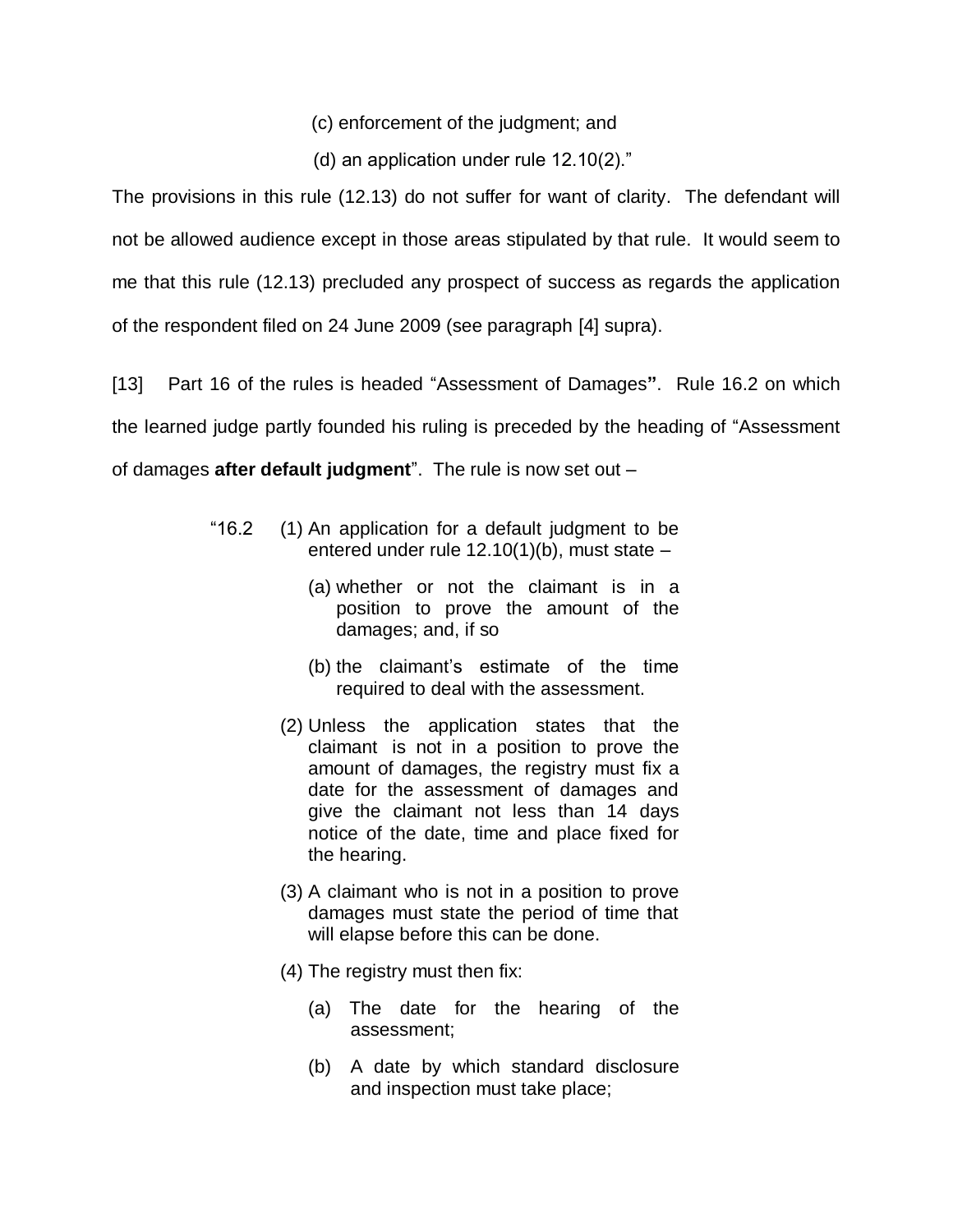- (c) A date by which witness statements must be filed and exchanged; and
- (d) A date by which a listing questionnaire must be filed."

Although there is no specific reference to rule 12.10(1)(b) as regards the instant default judgment there can be no question that in substance that judgment is in harmony with the said rule which reads:

"12.10(1) Default judgment –

(a) …

(b) on a claim for an unspecified sum of money, shall be judgment for the payment of an amount to be decided by the court."

The order of Brooks J on 11 October 2006 (paragraph [3] supra) gave effect to this rule

I cannot agree with the learned judge as to his interpretation and utilization of rule 16.4

as expressed in paragraph 21 of his judgment (paragraph [8] supra). In the application

for default judgment it was stated that –

"The claimant is in a position to prove the damages."

Accordingly, the next step was that –

"The registry must then fix the date … for the hearing of the assessment." (Rule 16.2)"

It therefore follows that since the claimant (appellant) was in a position to prove the amount of damages" rule 16.2(4) is not relevant.

[14] I now deal with whether or not Brooks J should have considered the provisions of CPR 16.4 (paragraph 22 of the judgment of Anderson J, paragraph [8] supra). Rule 16.4 is set out below. The heading, it is to be observed, proclaimed: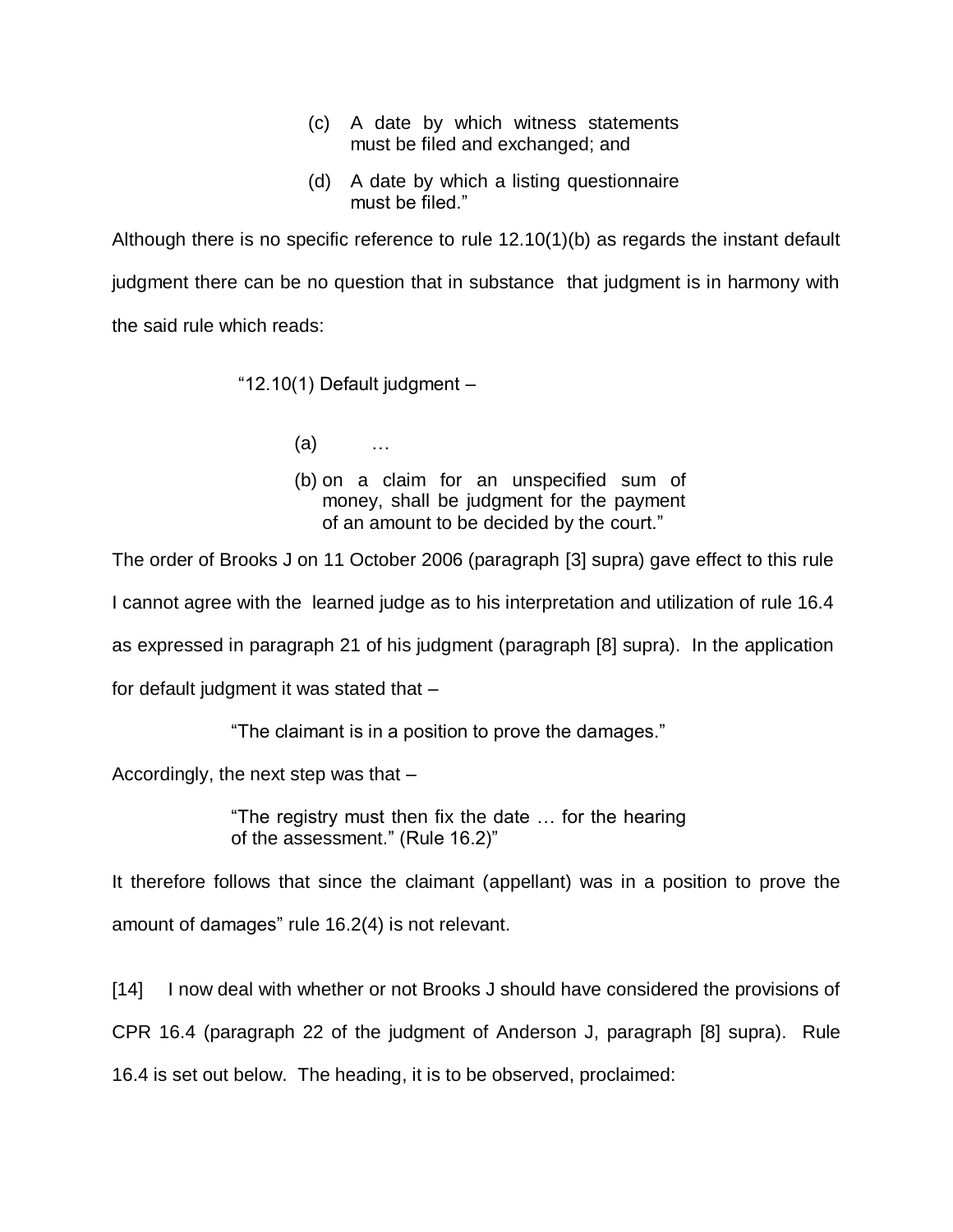### **"Assessment of damages after direction for trial of issue of quantum**

- 16. 4 (1) This rule applies where the court makes a direction for the trial of an issue of quantum.
	- (2) The direction may be given at  $-$ 
		- (a) a case management conference;
		- (b) the hearing of an application for summary judgment; or
		- (c) the trial of the claim or of an issue, including the issue of liability.
	- (3) On making such a direction the court must exercise the powers of a case management conference and in particular may give directions about -
		- (a) disclosure under Part 28;
		- (b) service of witness statements under Part 29; and
		- (c) service of expert reports under Part 32.
	- $(4)$  The court must also fix  $-$ 
		- (a) a date by which the claimant is to file the listing questionnaire at the registry; and
		- (b) a period within which the assessment of damages is to commence."

I fail to appreciate the relevance of this rule. There was no direction for the trial of an issue of quantum. Rule 16.4 is not relevant as to the assessment of damages consequent on a judgment in default of defence.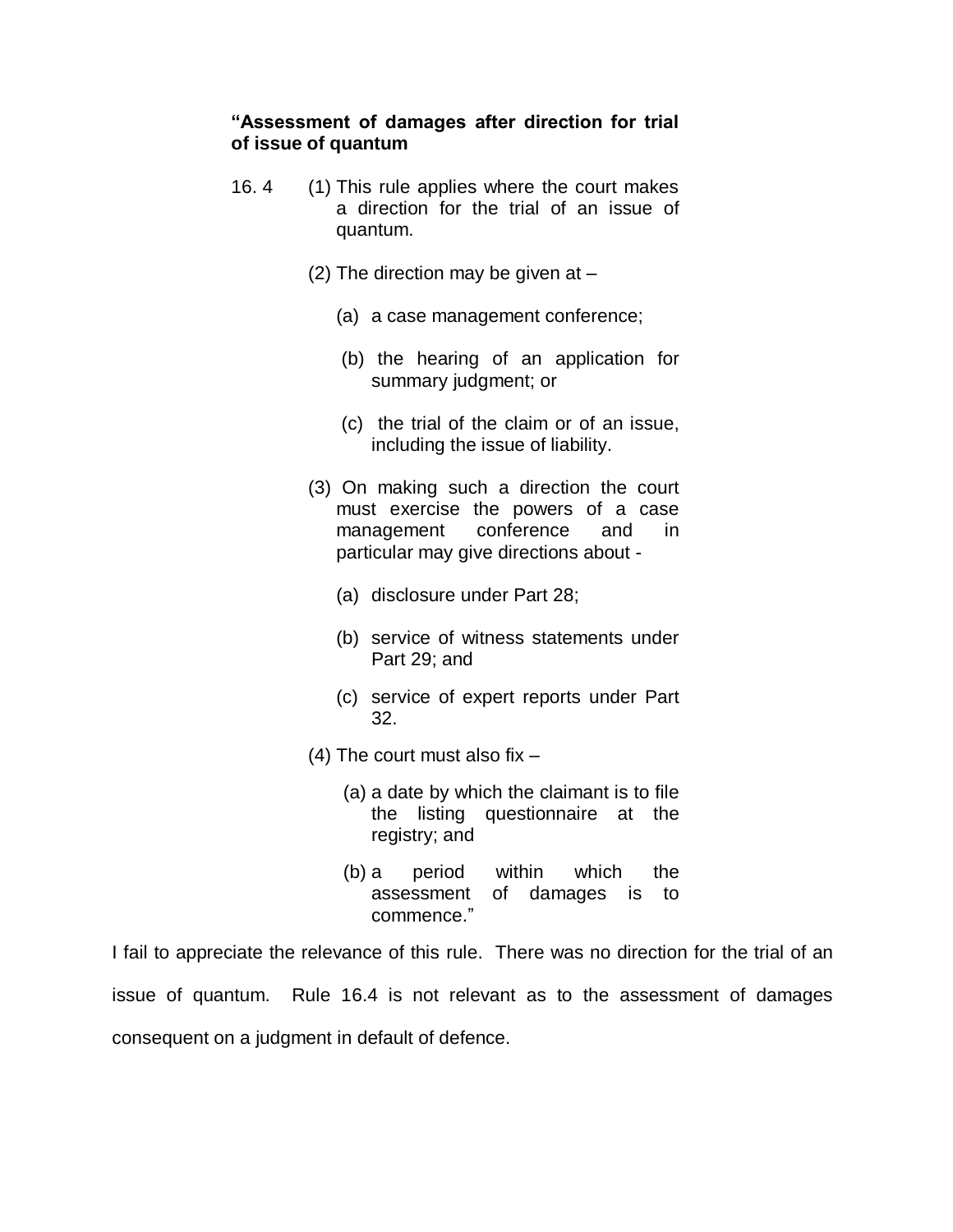[15] Further I cannot agree that "at the very least here, the Defendant would be able to cross-examine the Claimant"s and/or witnesses and make submissions, as Harris JA. suggested". The learned judge was relying on a passage from the judgment of Harris JA in *Blagrove v Metropolitan Management Transport Holdings Limited* **(**SCCA No 11/2005). This reliance is beside the mark as *Blagrove* was about the assessment of damages where there is an admission of liability. As earlier demonstrated, this is not a case of judgment on admissions. It was a judgment in default of defence.

[16] In conclusion, I would allow the appeal and set aside the order for the disclosure of documents and service of witness statements. Finally, the appellant should have the costs of this appeal.

#### **HARRISON JA**

[17] I have read in draft the judgment of my brother Cooke JA and agree with his reasoning and conclusion. There is nothing further that I wish to add.

#### **DUKHARAN JA**

[18] I too agree with the reasoning and conclusion of Cooke JA and have nothing to add.